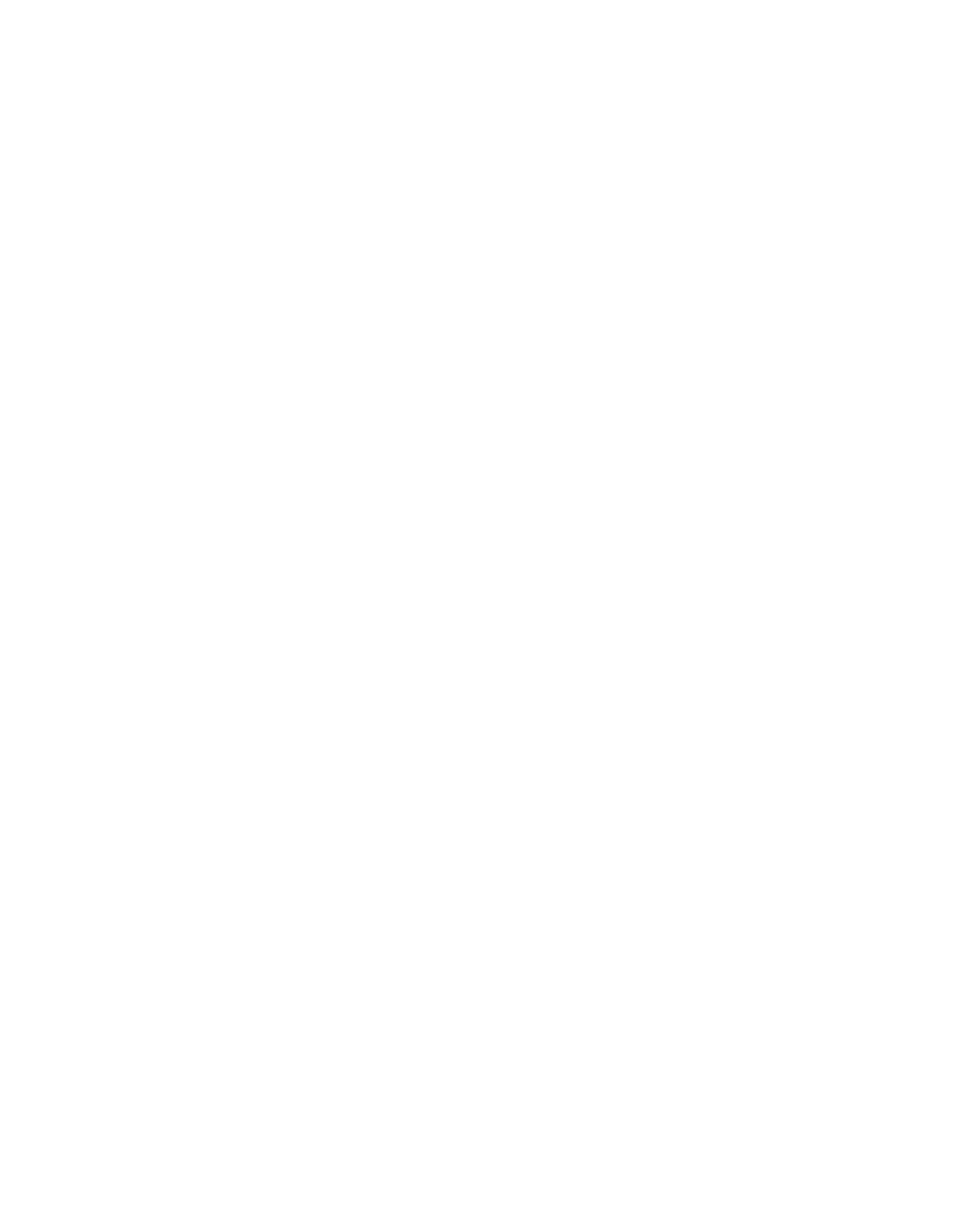# **DECEMBER 25, 2021 CHRISTMAS EVE**

**Priest:** Blessed is the Kingdom: of the Father, and of the Son, and of the Holy Spirit; now and ever, and unto ages of ages.

**Choir**: Amen.

Come, let us worship and fall down before God our King.

Come, let us worship and fall down before Christ, our King and our God.

Come, let us worship and fall down before Christ Himself, our King and our God.

# **THE PSALM OF INTRODUCTION— PSALM 103**

**Reader**: Bless the Lord, O my soul; O Lord my God, Thou hast been magnified exceedingly. Confession and majesty hast Thou put on, Who coverest Thyself with light as with a garment, Who stretchest out the heaven as it were a curtain; Who supporteth His chambers in the waters, Who appointeth the clouds for His ascent, Who walketh upon the wings of the winds, Who maketh His angels spirits, and His ministers a flame of fire.

Who establisheth the earth in the sureness thereof; it shall not be turned back forever and ever. The abyss like a garment is His mantle; upon the mountains shall the waters stand. At Thy rebuke they will flee, at the voice of Thy thunder shall they be afraid.

The mountains rise up and the plains sink down, unto the place where Thou hast

established them. Thou appointedst a bound that they shall not pass, neither return to cover the earth. He sendeth forth springs in the valleys; between the mountains will the waters run. They shall give drink to all the beasts of the field; the wild asses will wait to quench their thirst. Beside them will the birds of the heaven lodge, from the midst of the rocks will they give voice.

He watereth the mountains from His chambers; the earth shall be satisfied with the fruit of Thy works. He causeth the grass to grow for the cattle, and green herb for the service of men, to bring forth bread out of the earth; and wine maketh glad the heart of man. To make his face cheerful with oil; and bread strengtheneth man's heart.

The trees of the plain shall be satisfied, the cedars of Lebanon, which Thou hast planted. There will the sparrows make their nests; the house of the heron is chief among them. The high mountains are a refuge for the harts, and so is the rock for the hares.

He hath made the moon for seasons; the sun knoweth his going down. Thou appointedst the darkness, and there was the night, wherein all the beasts of the forest will go abroad; young lions roaring after their prey, and seeking their food from God. The sun ariseth, and they are gathered together, and they lay them down in their dens. Man shall go forth unto his work, and to his labor until the evening. How magnified are Thy works, O Lord! In wisdom hast Thou made them all.

The earth is filled with Thy creation. So is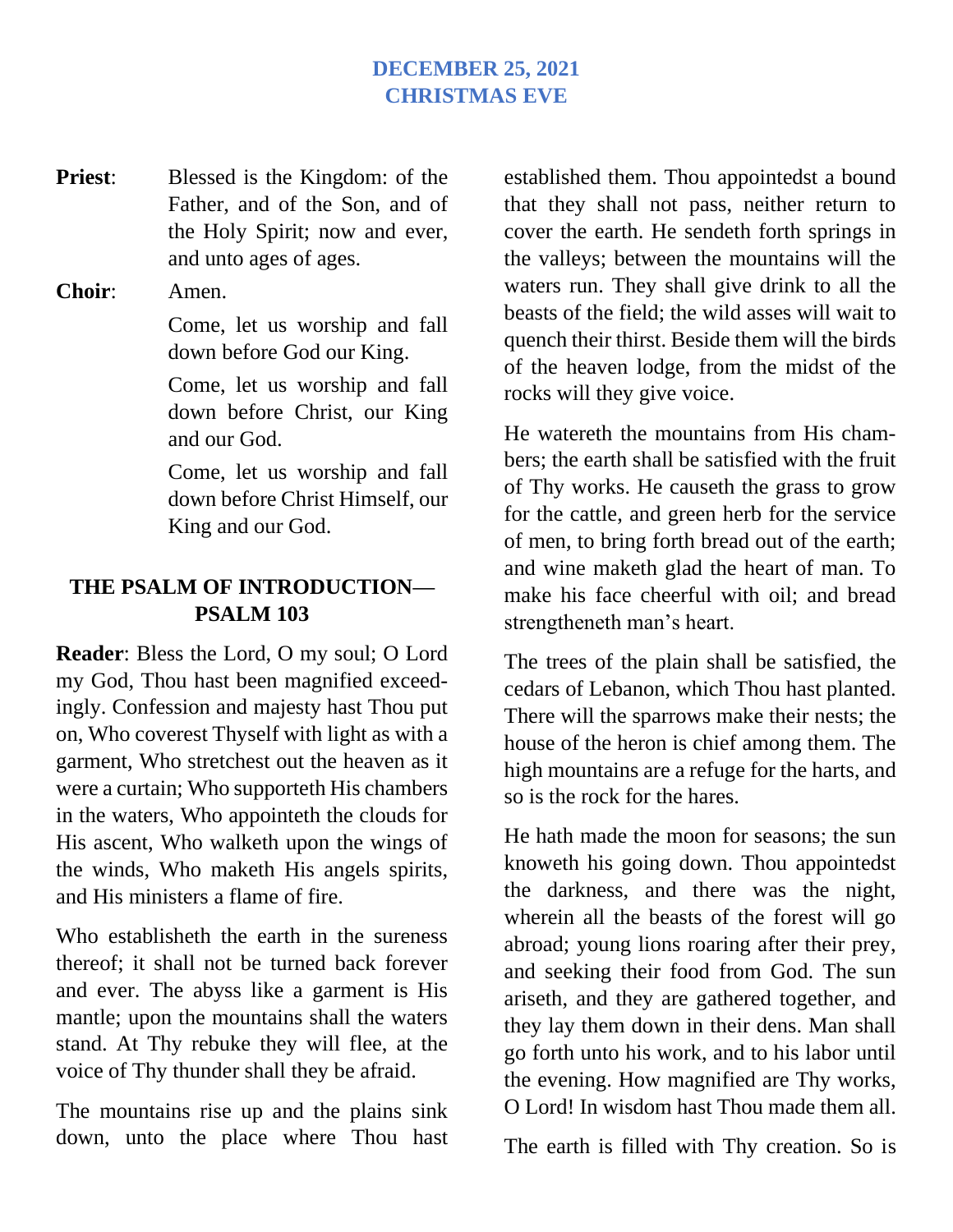this great and spacious sea, wherein are things creeping innumerable, small living creatures with the great. There go the ships; there this leviathan, whom Thou hast made to play therein. All things wait on Thee, to give them their food in due season; when Thou givest it them, they will gather it. When Thou openest Thy hand, all things shall be filled with goodness; when Thou turnest away Thy face, they shall be troubled. Thou wilt take their spirit, and they shall cease; and unto their dust shall they return. Thou wilt send forth Thy Spirit, and they shall be created; and Thou shalt renew the face of the earth.

Let the glory of the Lord be unto the ages; the Lord will rejoice in His works. Who looketh on the earth and maketh it tremble, Who toucheth the mountains and they smoke. I will sing unto the Lord throughout my life, I will chant to my God for as long as I have my being.

May my words be sweet unto Him; I will rejoice in the Lord. O that sinners would cease from the earth, and they that work iniquity, that they should be no more. Bless the Lord, O my soul.

The sun knoweth his going down. Thou appointedst the darkness, and there was the night. How magnified are Thy works, O Lord! In wisdom hast Thou made them all.

*Glory to the Father, and to the Son, and to the Holy Spirit; both now and ever, and unto ages of ages. Amen.*

Alleluia, Alleluia, Alleluia. Glory to Thee, O God. (THRICE)

O our God and our Hope, glory to Thee!

֍֎ֈֈ֎֎

#### **THE GREAT LITANY**

| <b>Deacon:</b> | In peace, let us pray to the Lord.                                                                                                                                     |
|----------------|------------------------------------------------------------------------------------------------------------------------------------------------------------------------|
| Choir:         | Lord, have mercy.                                                                                                                                                      |
| Deacon:        | For the peace from above, and<br>for the salvation of our souls, let<br>us pray to the Lord.                                                                           |
| <b>Choir:</b>  | Lord, have mercy.                                                                                                                                                      |
| <b>Deacon:</b> | For the peace of the whole<br>world, for the good estate of the<br>Holy Churches of God, and for<br>the union of all men, let us pray<br>to the Lord.                  |
| Choir:         | Lord, have mercy.                                                                                                                                                      |
| Deacon:        | For this Holy House, and for<br>those who with faith, reverence,<br>and fear of God, enter therein,<br>let us pray to the Lord.                                        |
| Choir:         | Lord, have mercy.                                                                                                                                                      |
| <b>Deacon:</b> | For our father and Metropolitan<br>JOSEPH, for the venerable<br>Priesthood, the Diaconate in<br>Christ, for all the clergy and the<br>people, let us pray to the Lord. |
| <b>Choir:</b>  | Lord, have mercy.                                                                                                                                                      |
| <b>Deacon:</b> | For Metropolitan Paul, Arch-<br>bishop John, and for their<br>quick release from captivity<br>and safe return, let us pray to<br>the Lord.                             |
| <b>Choir:</b>  | Lord, have mercy.                                                                                                                                                      |

**Deacon:** For Her Majesty, the Queen, for the Prime Minister of Canada, for all civil authorities, and for our Armed Forces everywhere, let us pray to the Lord.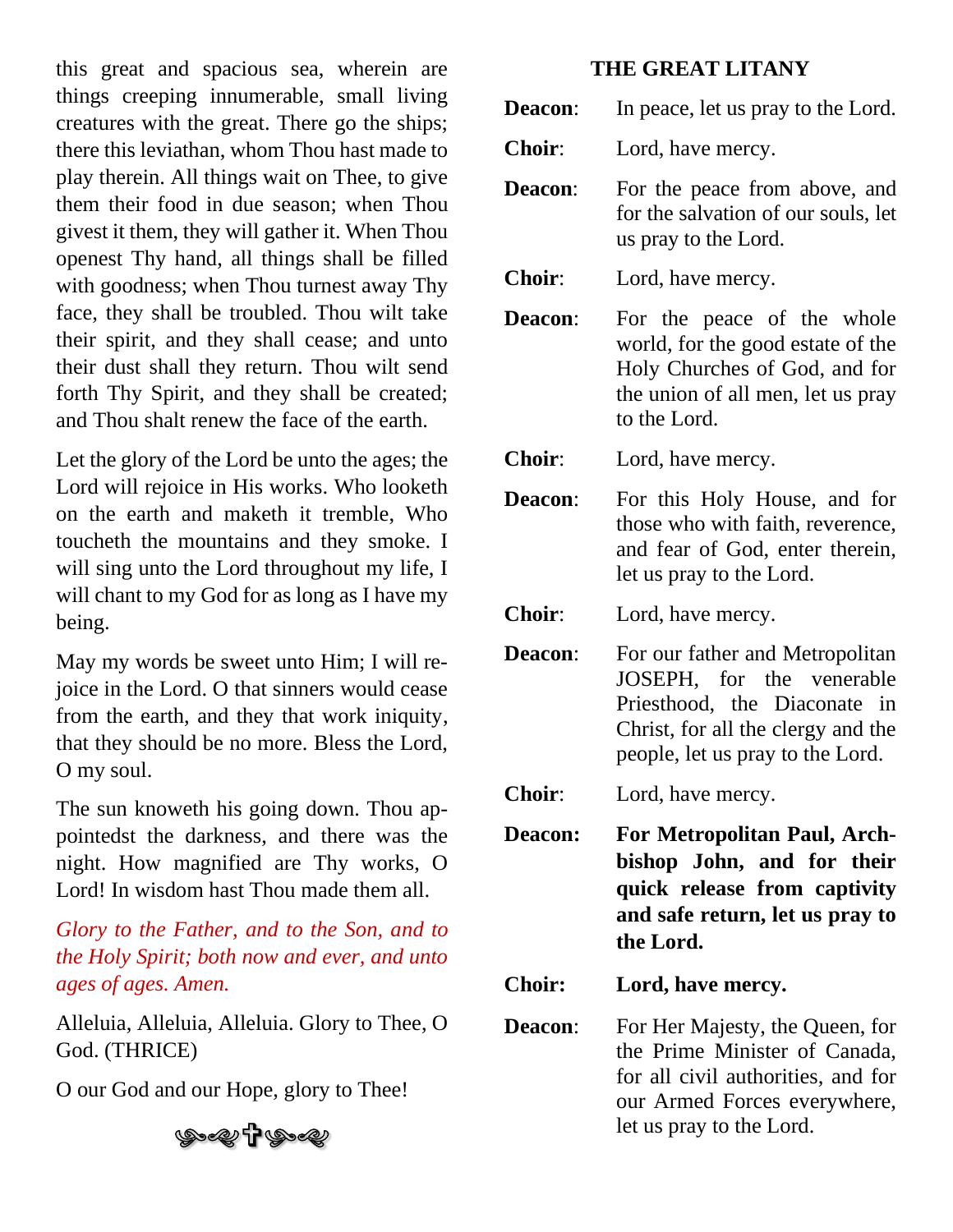**Choir**: Lord, have mercy.

**Deacon:** For this city, and for every city and land, and for the faithful who dwell therein, let us pray to the Lord.

**Choir**: Lord, have mercy.

**Deacon:** For healthful seasons, for abundance of the fruits of the earth, and for peaceful times, let us pray to the Lord.

**Choir**: Lord, have mercy.

- **Deacon:** For travelers by sea, by land, and by air; for the sick and the suffering; for captives and their salvation, let us pray to the Lord.
- **Choir**: Lord, have mercy.
- **Deacon:** For our deliverance from all tribulation, wrath, danger, and necessity, let us pray to the Lord.

**Choir**: Lord, have mercy.

**Deacon:** Help us; save us; have mercy on us; and keep us, O God, by Thy grace.

**Choir**: Lord, have mercy.

**Deacon:** Calling to remembrance our allholy, immaculate, most blessed and glorious Lady Theotokos and ever-virgin Mary, with all the Saints: let us commend ourselves and each other, and all our life unto Christ our God.

**Choir**: To Thee, O Lord.

**Priest:** For unto Thee are due all glory, honor, and worship: to the Father, and to the Son, and to the

Holy Spirit; now and ever and unto ages of ages.

**Choir**: Amen.

# **"O LORD I HAVE CRIED"**

- **Choir**: O Lord, I have cried out unto Thee, hear Thou me; hear Thou me, O Lord. O Lord, I have cried out unto Thee, hear Thou me. Give ear to the voice of my supplication when I cry out unto Thee: hear Thou me, O Lord.
- **Choir**: Let my prayer be set forth before Thee as the incense, and the lifting up of my hands as the evening sacrifice; hear Thou me, O Lord.
- + Set a watch, O Lord, before my mouth, and a protecting door round about my lips.
- + Incline not my heart to evil words, to make excuses in sins.
- + With men that work iniquity; and I will not communicate with the choicest of them.
- + The just man shall correct me in mercy and shall reprove me; but let not the oil of the sinner anoint my head.
- + For my prayer also shall still be against the things with which they are well pleased; their judges falling upon the rock have been swallowed up.
- + They shall hear my words, for they are sweet; as when the thickness of the earth is broken upon the ground, their bones are scattered by the side of hell.
- + But to Thee, O Lord, Lord, are mine eyes; in Thee have I put my trust, take not away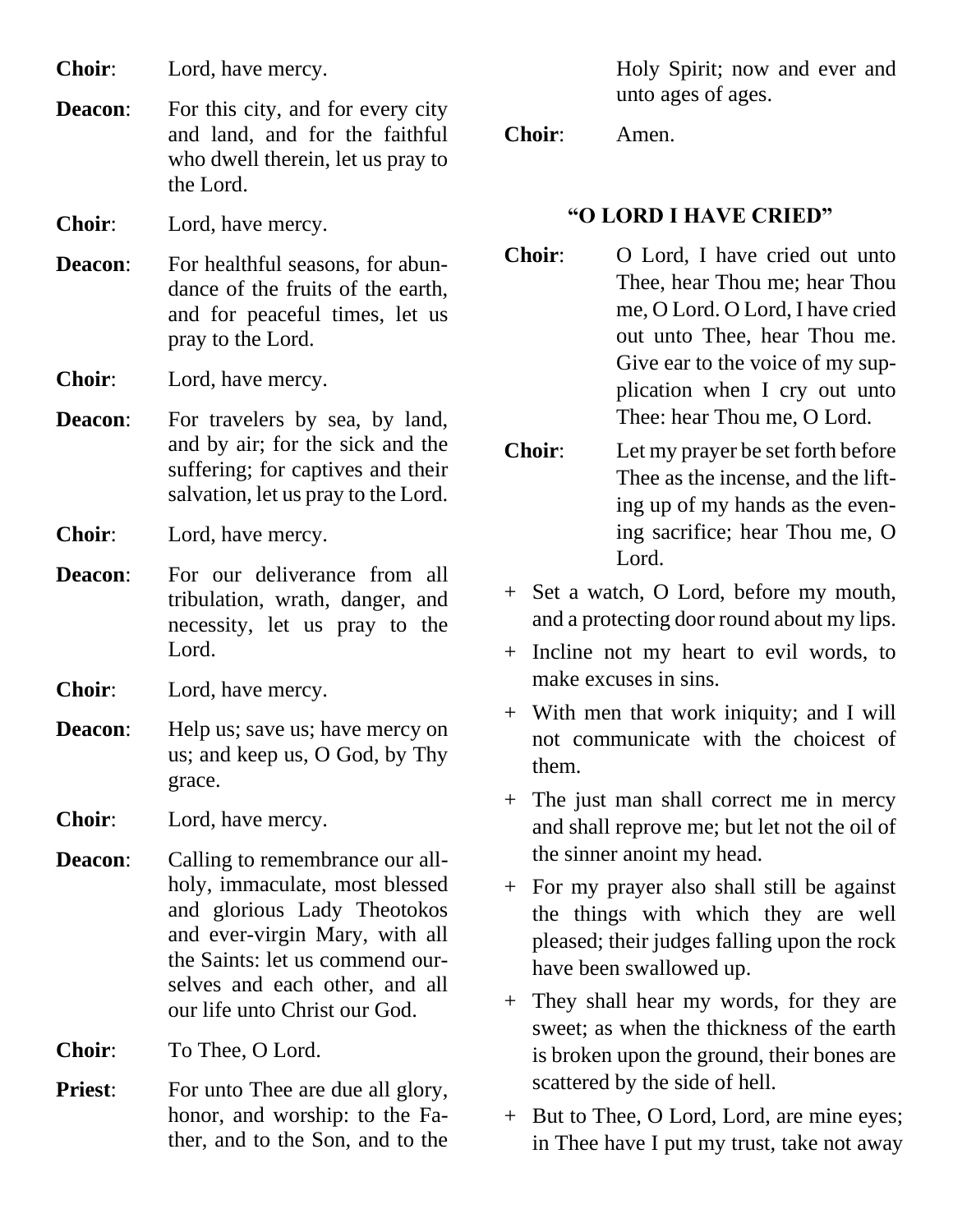my soul.

- + Keep me from the snare which they have laid for me, and the traps of the workers of iniquity.
- + Let the wicked fall into their own nets, whilst I alone escape.
- + I cried unto the Lord with my voice, with my voice unto the Lord, did I make my supplication.
- + I poured out my supplication before Him; I showed before Him my trouble.
- + When my spirit was overwhelmed within me, then Thou knewest my path.
- + In the way wherein I walked have they secretly laid a snare for me.
- + I looked on my right hand, and beheld, but there was no man that would know me.
- + Refuge failed me; no one cared for my soul.
- + I cried unto Thee, O Lord; I said: Thou art my refuge and my portion in the land of the living.
- + Attend unto my cry, for I am brought very low.
- + Deliver me from my persecutors, for they are stronger than I.

*Verse 10. Bring my soul out of prison, that I may praise Thy Name.*

*Verse 9. The righteous shall wait for me until Thou recompense me.*

*Verse 8. Out of the depths have I cried unto Thee, O Lord; Lord hear my voice.*

*Verse 7. Let Thine ears be attentive to the voice of my supplication.*

*Verse 6. If Thou, O Lord, shouldest mark iniquities, O Lord, who shall stand? For with* 

# *Thee there is forgiveness.*

Come, let us rejoice in the Lord as we declare this present mystery. The middle wall of partition is broken asunder; the flaming sword is turned back, the Cherubim withdraw from the Tree of Life, and I partake of the Paradise of Delight, whence I was cast out before through disobedience. For the Identical Likeness of the Father, the Express Image of His eternity, taketh the form of a servant, and without undergoing change He cometh forth from a Mother that knew not wedlock. For that which He was, He hath remained, even true God; and that which He was not, He hath taken upon Himself, becoming man out of love for man. Unto Him let us cry: O God, Who art born of a Virgin, have mercy on us.

*Verse 5. Because of Thy Name have I waited for Thee, O Lord; my soul hath waited upon Thy word, my soul hath hoped in the Lord.*

Come, let us rejoice in the Lord… *(repeat above)*

*Verse 4. From the morning watch until night, from the morning watch let Israel trust in the Lord.*

When the Lord Jesus was born of the holy Virgin, all things were enlightened. Yet while the shepherds were abiding in the field, while the Magi did worship, while the Angels sang praises, Herod was troubled. For God hath appeared in the flesh, the Savior of our souls.

*Verse 3. For with the Lord there is mercy and with Him is abundant redemption, and He will deliver Israel from all his iniquities.*

When the Lord Jesus was born… *(repeat above)*

*Verse 2. Praise the Lord, all ye nations; praise Him, all ye people.*

Thy Kingdom, O Christ God, is the Kingdom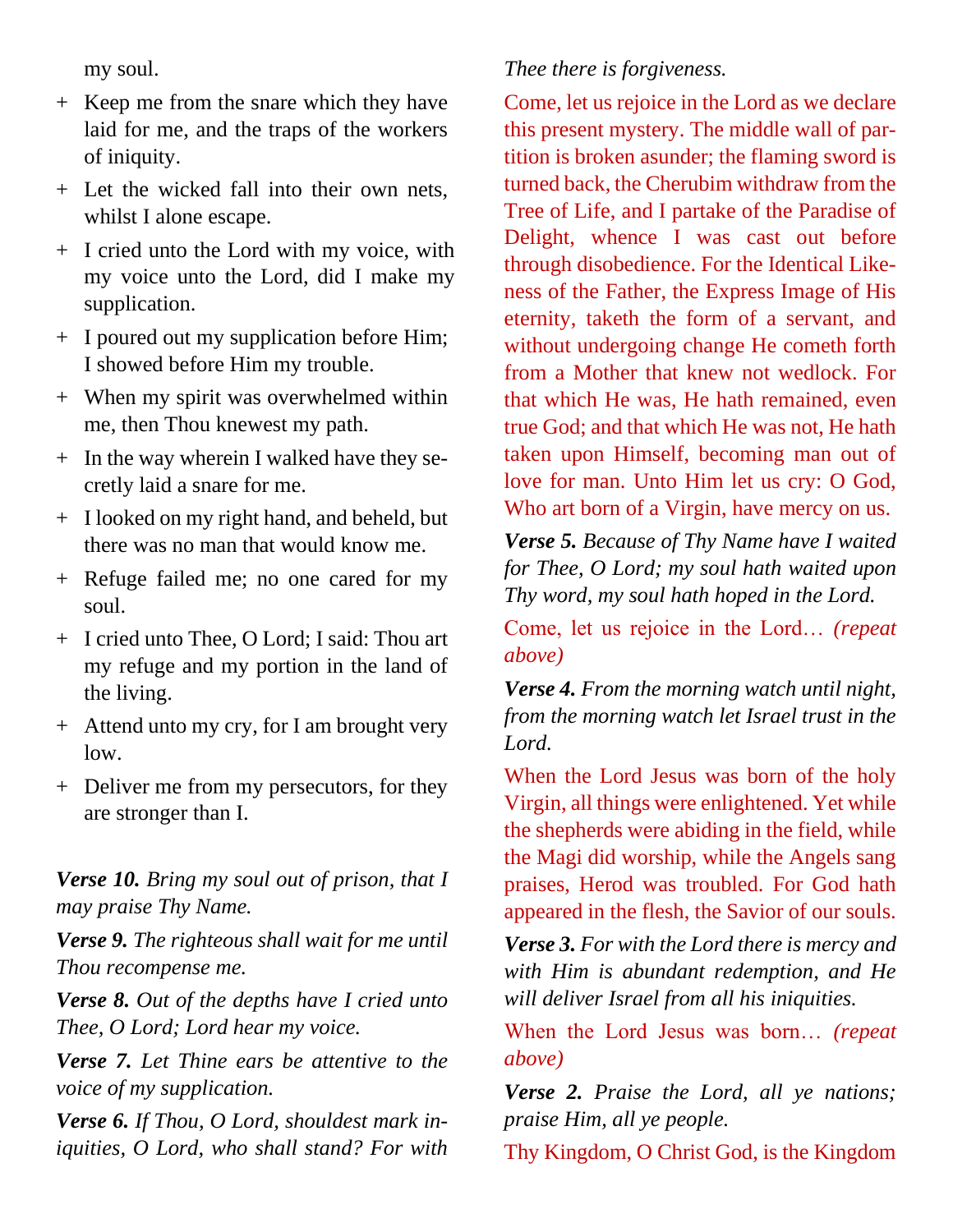of all the ages, and Thy sovereignty is in every generation and generation. Incarnate of the Holy Spirit and become man of the Evervirgin Mary, Thou hast shined light upon us by Thy coming, O Christ God. O Light of Light, Effulgence of the Father, Thou hast made all creation radiant. Every breath praiseth Thee, the Express Image of the Father's glory. O Thou Who art, and hast ever been, and hast shone forth from a Virgin, O God, have mercy on us.

## *Verse 1. For His mercy is great toward us, and the truth of the Lord endureth forever.*

What shall we offer Thee, O Christ? For Thou hast appeared on earth as man for our sakes. Of all the creatures made by Thee, each offereth Thee thanksgiving. The Angels offer Thee the hymn; the Heavens, the star; the Magi, their gifts; the shepherds, their wonder; the earth, her cave; the wilderness, the manger; and we offer Thee a Virgin Mother. O God, Who wast before the ages, have mercy on us.

#### **DOXASTICON FOR THE NATIVITY OF CHRIST**

# *Glory to the Father, and to the Son, and to the Holy Spirit; both now and ever, and unto ages of ages. Amen.*

When Augustus reigned alone upon the earth, the many kingdoms of men came to an end; and when Thou becamest man of the pure Virgin, the many gods of idolatry were destroyed. The cities came under one earthly kingdom; and the nations came to believe in one sovereign Godhead. The nations were enrolled by the decree of Caesar; and we, the faithful, were enrolled in the Name of the Godhead, when Thou, our God, wast made

man. Great is Thy mercy: Glory be to Thee.

#### **O GLADSOME LIGHT**

**Choir**: O gladsome Light of the holy glory of the immortal, heavenly, holy and blessed Father: O Jesus Christ. Lo now that we have come to the setting of the sun, as we behold the evening light, we hymn Thee: Father, Son, and Holy Spirit, God. Meet it is for Thee at all times to be magnified by joyous voices, O Son of God and Giver of life. Wherefore the whole world doth glorify Thee.

### **THE FIRST SERIES OF OLD TESTAMENT READINGS**

The First Passage

| <b>Deacon:</b> Wisdom!                                |
|-------------------------------------------------------|
| <b>Reader:</b> The reading from Genesis<br>$(l:1-13)$ |

**Deacon**: Let us attend!

**Reader**: In the beginning, God created the heaven and the earth. Now the earth was invisible, and as yet unfinished: and darkness was upon the deep. And the Spirit of God moved over the water. And God said: Let there be light: and there was light. And God saw the light, that it was good: and God divided between the light and between the darkness. And God called the light Day, and the darkness He called Night. And there was evening, and there was morning: one day. And God said: Let there be a firmament in the midst of the water: and let it divide between the water and the water: and it was so. And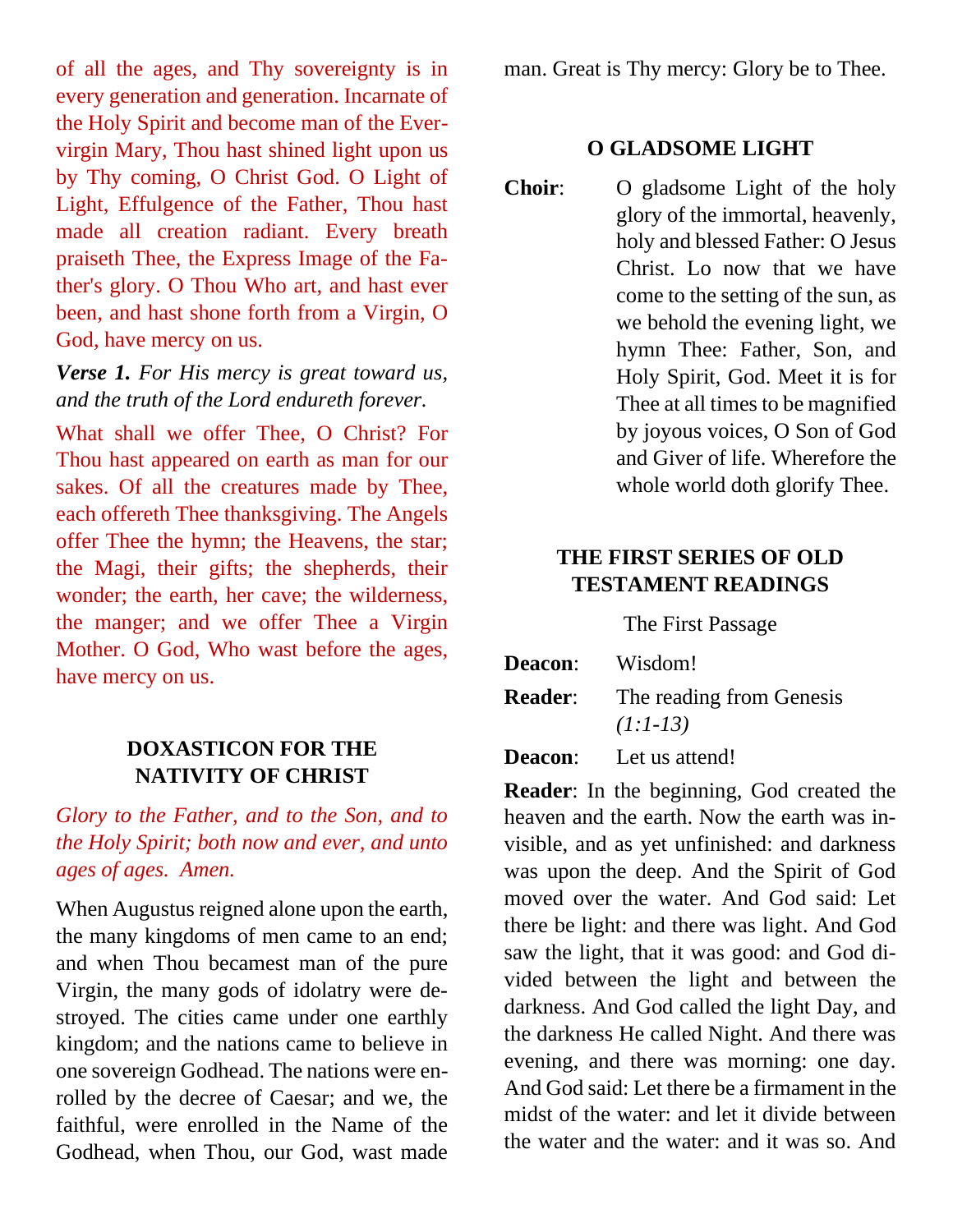God made the firmament: and God divided between the water which was under the firmament and between the water which was above the firmament. And God called the firmament Heaven: and God saw that it was good. And there was evening, and there was morning: the second day. And God said, Let the water under the heaven be gathered together into a single congregation, and let the dry land be visible: and it was so. And it came to pass that the water under the heaven was gathered together into congregations thereof, and the dry land appeared. And God called the dry land Earth, and the bodies of water He called Seas: and God saw that it was good. And God said, Let the earth put forth pasture of grass, sowing seed after his kind and after his likeness, and the fruit tree yielding fruit, whose seed is in itself, after his kind, upon the earth: and it was so. And the earth brought forth pasture of grass, sowing seed after his kind and after his likeness, and the fruit tree yielding fruit, whose seed is in itself, after his kind, upon the earth: and God saw that it was good. And there was evening, and there was morning: the third day.

The Second Passage

| <b>Deacon:</b> Wisdom!                                             |
|--------------------------------------------------------------------|
| <b>Reader:</b> The reading from Numbers.<br>$(24:2-3, 5-9, 17-18)$ |

**Deacon**: Let us attend!

**Reader**: The Spirit of God came upon Balaam. And he took up his parable and said: How goodly are thy habitations, O Jacob, and thy tents, O Israel: as shady glens, and as gardens by a river, and as tents which the Lord pitched, and as cedars by the waters. There shall come a man out of his seed, and he shall rule over many nations; and his kingdom

shall be exalted and shall increase. God led him out of Egypt; he hath as it were the glory of a unicorn; he shall consume the nations of his enemies, and he shall draw out the marrow of their fat bones, and with his darts shall he shoot down the enemy. He couched, he lay down as a lion, and as a lion's whelp; who shall stir him up? They that bless thee are blessed, and they that curse thee are cursed. A star shall rise out of Jacob, and a man shall spring out of Israel; and shall crush the princes of Moab, and shall despoil all the sons of Seth. And Edom shall be an inheritance, and Esau his enemy shall be an inheritance, and Israel hath wrought valiantly.

The Third Passage

| DUAUUII.       | $\mathbf{v}$ $\mathbf{v}$ is the set of $\mathbf{v}$ |
|----------------|------------------------------------------------------|
| <b>Reader:</b> | The reading from the Prophecy                        |
|                | of Micah. $(4:6-7, 5:2-4)$                           |
|                |                                                      |

**Deacon**: Let us attend!

**Deacon**: Wisdom!

**Reader**: In those days, saith the Lord, I will gather her that is broken, and will receive her that is cast out, and those whom I cast out. And I will make her that was broken a remnant, and her that was cast out a mighty nation; and the Lord shall reign over them in Mount Zion from henceforth and for evermore. And thou, Bethlehem, house of Ephratha, art thou too little to be among the thousands of Judah? For out of thee shall one come forth to Me, to be a ruler in Israel; and His goings forth are from the beginning, even from the days of eternity. Therefore shall He appoint them to wait until the time of her that giveth birth; she shall bring forth, and then the remnant of His brethren shall return to the sons of Israel. And the Lord shall stand, and see, and shepherd His flock in might, and they shall dwell in the glory of the Name of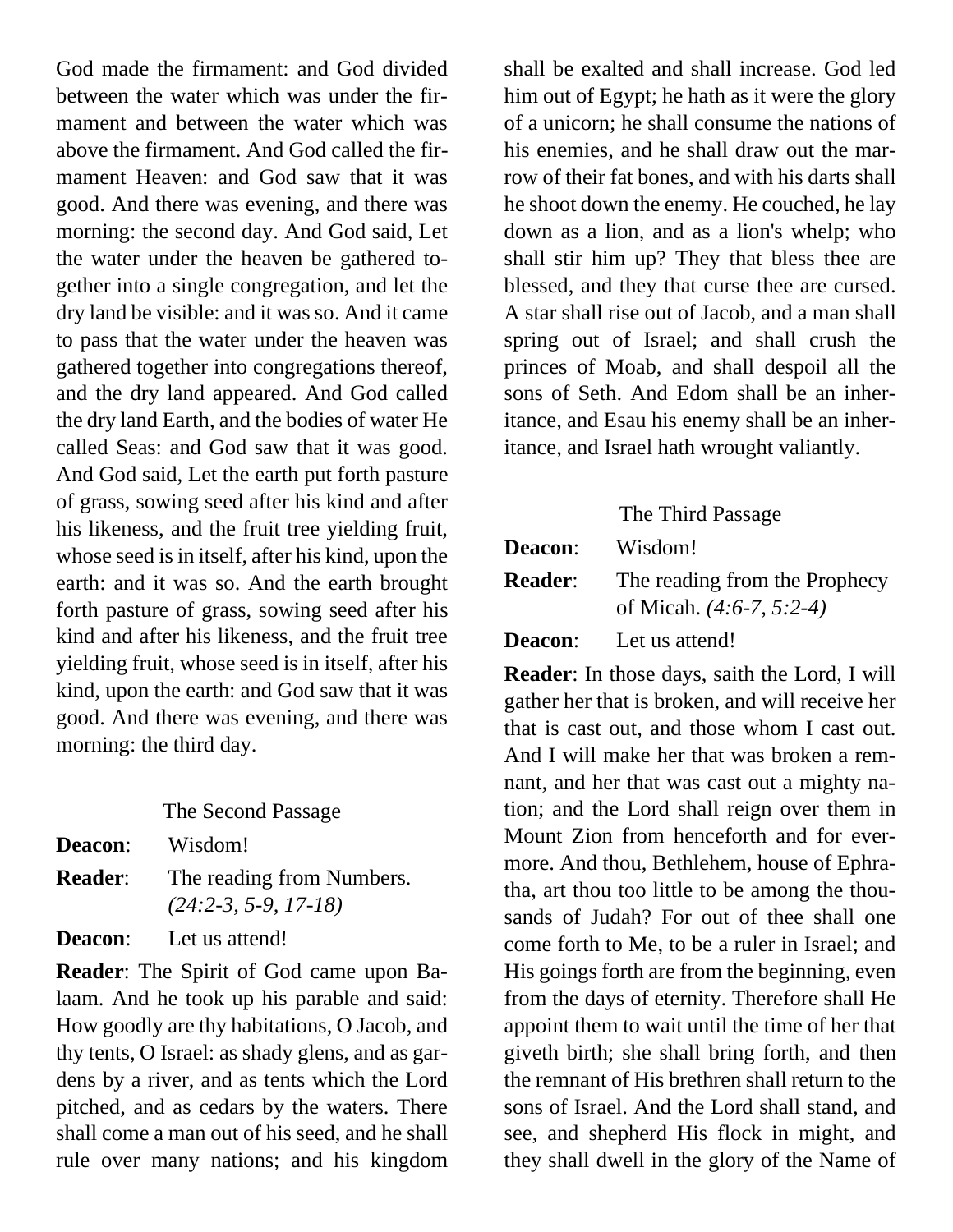the Lord their God; for now shall they be magnified even to the ends of the earth.

#### **TROPARION**

**Choir**: Thou wast born secretly in the cave, O Savior; but Heaven announced Thee unto all, using the star as its voice.

*Refrain*: And it brought to Thee the Magi, who worshipped Thee in faith. With them, have mercy on us.

#### **STICHOI FROM PSALM 86**

- + His foundations are in the holy mountains; the Lord loveth the gates of Zion more than all the dwellings of Jacob. *(Refrain)*
- + Glorious things are spoken of thee, O city of God. I will make mention of Raab and Babylon to them that know me. *(Refrain)*
- + And lo, the foreigners and Tyre and the people of the Ethiopians. *(Refrain)*
- + These were born there. A man will say: Mother Zion; and: That man was born in her; and: The Most High Himself hath founded her. *(Refrain)*
- + The Lord shall tell it in the writ of the people and the princes, even these that were born in her. How joyous are all they that have their habitation in Thee. *(Refrain)*

#### **TROPARION**

# *Glory to the Father, and to the Son, and to the Holy Spirit; both now and ever, and unto ages of ages. Amen.*

Thou wast born secretly in the cave, O Savior; but Heaven announced Thee unto all, using the star as its voice. And it brought to Thee the Magi, who worshipped Thee in faith. With them, have mercy on us.

## **THE SECOND SERIES OF OLD TESTAMENT READINGS**

|  |  | The First Passage |
|--|--|-------------------|
|--|--|-------------------|

- **Reader**: The reading from the Prophecy of Isaiah. *(11:1-10)*
- **Deacon**: Let us attend!

**Reader**: Thus saith the Lord: There shall come forth a rod out of the root of Jesse, and a flower shall come up from his root; and the Spirit of God shall rest upon Him, the spirit of wisdom and understanding, the spirit of counsel and strength, the spirit of knowledge, and godliness, the spirit of the fear of God shall fill Him. He shall not judge according to appearance, nor reprove according to report; but with righteousness shall He judge the cause of the lowly, and with uprightness shall He reprove the glorious of the earth; and He shall smite the earth with the word of His mouth, and with the breath of His lips shall He destroy the ungodly. And He shall have His loins girt with righteousness, and His sides clothed with truth. And the wolf shall feed with the lamb, and the leopard shall lie down with the kid; and the young calf and lion and bull shall feed together; and their young shall be together; and the lion shall eat straw like the ox. And an infant shall put his hand on the hole of asps, and a weaned child on the nest of young asps. And they shall not hurt, nor shall they at all be able to destroy anyone on My holy mountain; for the whole world is filled with the knowledge of the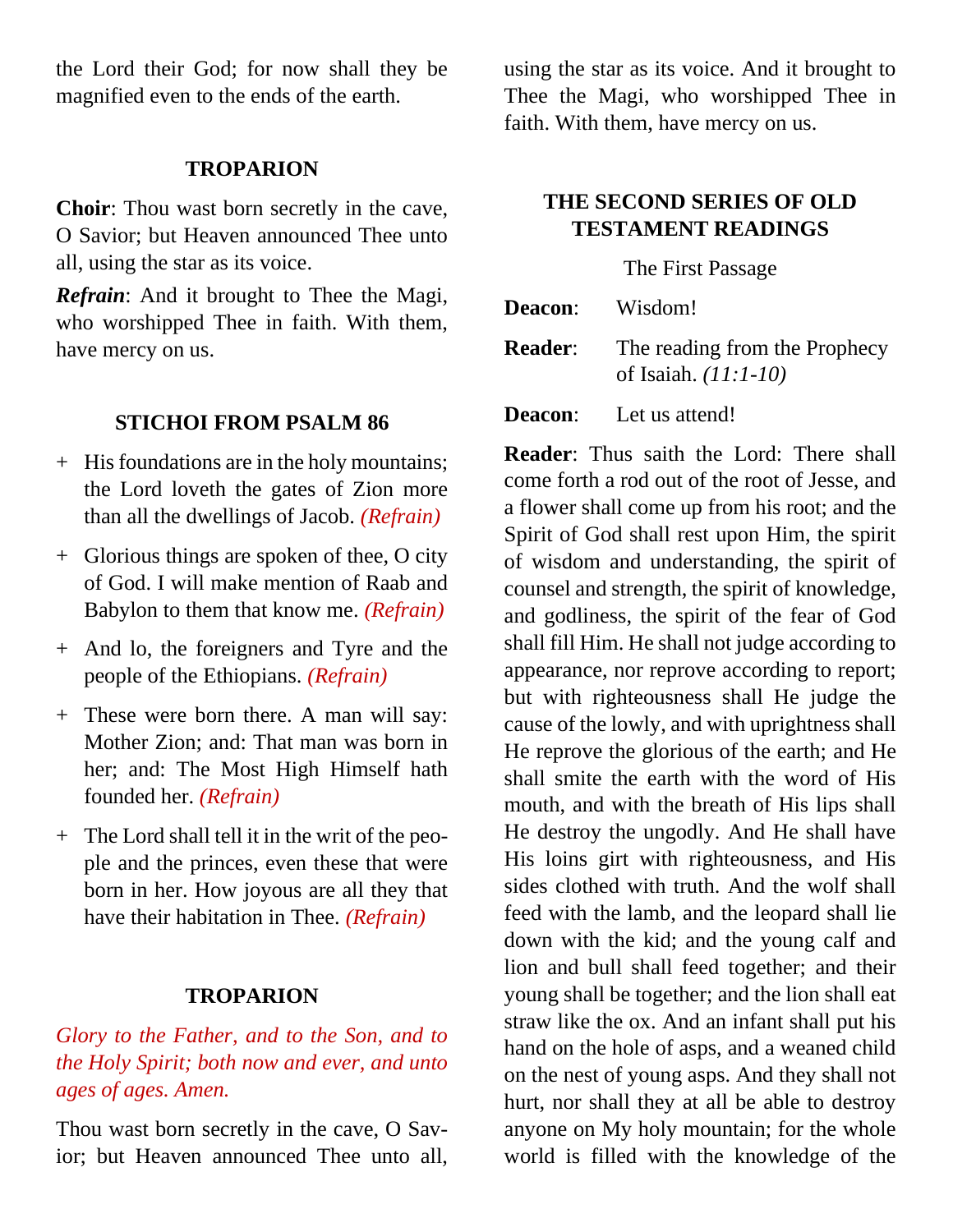Lord, as much water covereth the seas. And in that day there shall be a root of Jesse, and He that shall arise to rule over the nations; in Him shall the nations trust, and His rest shall be glorious.

#### The Second Passage

| <b>Deacon:</b> | Wisdom!                                                                 |
|----------------|-------------------------------------------------------------------------|
| <b>Reader:</b> | The reading from the Prophecy<br>of Jeremiah <i>(Baruch 3:36-4:4)</i> . |

**Deacon**: Let us attend!

**Reader**: This is our God, and there shall none other be accounted of in comparison of Him. He hath found out all the way of knowledge, and hath given it unto Jacob His child, and to Israel His beloved. Afterward, He was seen upon earth, and lived among men. This is the book of the commandments of God, and the law that endureth forever; all they that keep it shall come to life, but such as leave it shall die. Turn thee, O Jacob, and take hold of it; walk in the presence of the light thereof, that thou mayest be illuminated. Give not thy glory to another, nor the things that are profitable unto thee to a strange nation. O Israel, blessed are we: for the things that are pleasing to God are made known to us.

#### The Third Passage

| <b>Deacon:</b> | Wisdom! |
|----------------|---------|
|                |         |

**Reader**: The reading from the Prophecy of Daniel. (2:31-36, 44-45)

**Deacon**: Let us attend!

**Reader**: Daniel said unto Nebuchadnezzar: Thou, O King, sawest, and behold, an image;

great was that image, and the appearance of it excellent, standing before thy face; and the sight of it was terrible. It was an image, the head of which was of pure gold; its hands and breast and arms, of silver; its belly and thighs, of brass; its legs, of iron; its feet, part of iron and part of earthenware. Thou beheldest until a stone was cut out of a mountain without hands, and it smote the image upon its feet of iron and earthenware, and utterly reduced them to powder. Then once for all the earthenware, the iron, the brass, the silver, the gold, were ground to powder, and became as chaff from the summer threshing-floor; and the violence of the wind carried them away, and no place was found for them; and the stone which had smitten the image became a great mountain, and filled all the earth. This is the dream; and we will tell the interpretation thereof before the king. The God of Heaven shall set up a Kingdom which shall never be destroyed; and His Kingdom shall not be left to another people, but it shall beat to pieces and grind to powder all other kingdoms, and it shall stand for ever. Whereas thou sawest that a stone was cut out of a mountain without hands, and it beat to pieces the earthenware, the iron, the brass, the silver, the gold; the great God hath made known to the king what must happen hereafter; and the dream is true, and the interpretation thereof sure.

#### **TROPARION**

**Choir**: Thou hast dawned forth from a Virgin, O Christ, Thou noetic Sun of Righteousness. And a star pointed to Thee, the Uncontainable, contained within a cave.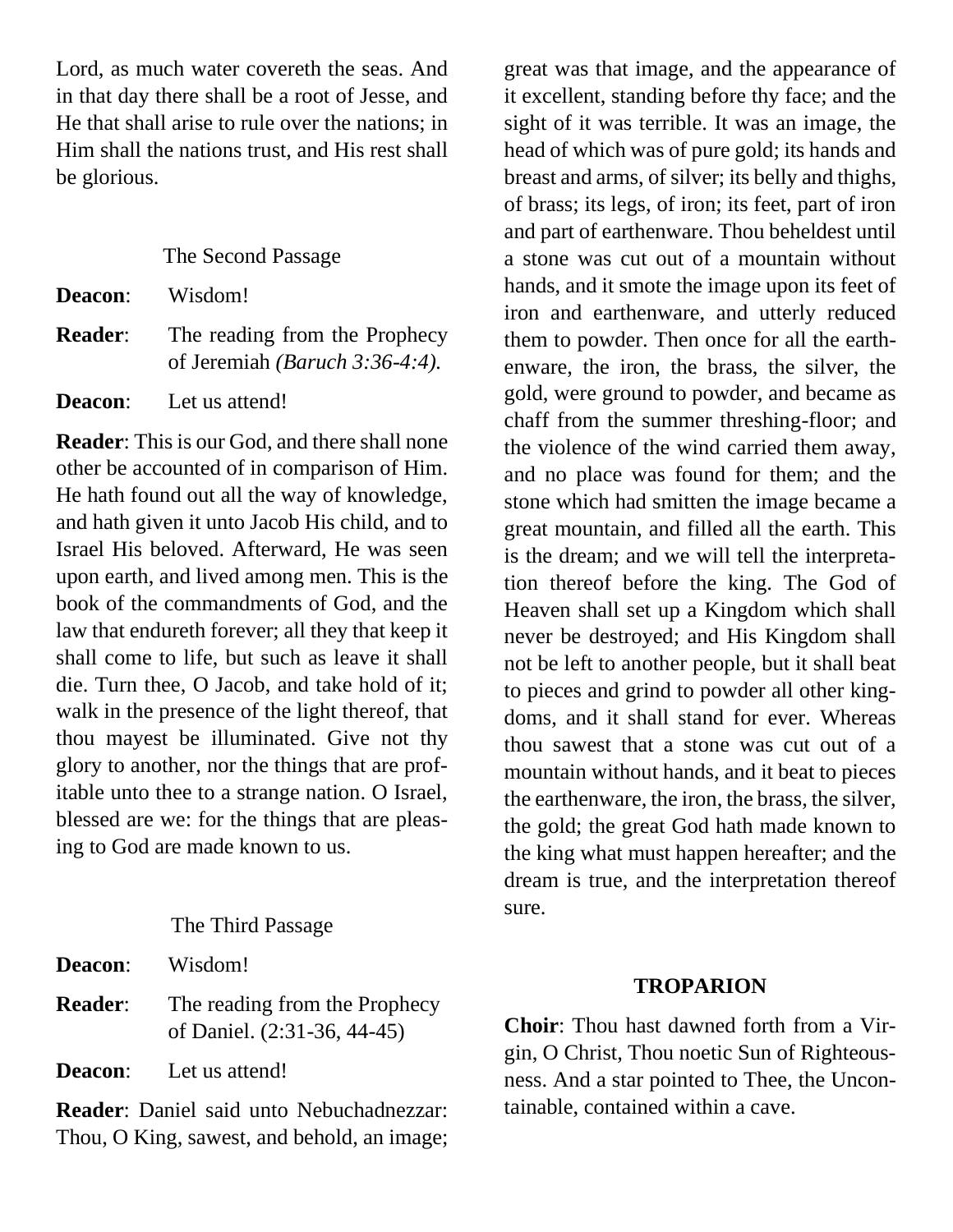*Refrain***:** Thou hast led the Magi to worship Thee; together with them we magnify Thee: O Giver of Life, glory be to Thee.

#### **STICHOI FROM PSALM 92**

- + The Lord is King, He is clothed with majesty; the Lord is clothed with strength and He hath girt Himself. *(Refrain)*
- + For He established the world which shall not be shaken. Thy throne is prepared of old; Thou art from everlasting. *(Refrain)*
- + The rivers have lifted up, O Lord, the rivers have lifted up their voices. The rivers will lift up their waves, at the voices of many waters. *(Refrain)*
- + Wonderful are the surgings of the sea, wonderful on high is the Lord. Thy testimonies are made very sure. *(Refrain)*
- + Holiness becometh Thy house, O Lord, unto length of days. *(Refrain)*

#### **TROPARION IN TONE SIX**

# *Glory to the Father, and to the Son, and to the Holy Spirit; both now and ever, and unto ages of ages. Amen.*

Thou hast dawned forth from a Virgin, O Christ, Thou noetic Sun of Righteousness. And a star pointed to Thee, the Uncontainable, contained within a cave. Thou hast led the Magi to worship Thee; together with them we magnify Thee: O Giver of Life, glory be to Thee.

(\$≫≪21**7** \$≫

# **THE THIRD SERIES OF OLD TESTAMENT READINGS**

The First Passage

| <b>Deacon:</b> Wisdom!                                               |
|----------------------------------------------------------------------|
| <b>Reader:</b> The reading from the Prophecy<br>of Isaiah. $(9:6-7)$ |
| <b>Deacon:</b> Let us attend!                                        |

**Reader**: Unto us a Child is born, and unto us a Son is given, Whose government is come upon His shoulder; and His Name shall be called: The Angel of Great Counsel, wonderful Counselor, the mighty God, He that hath authority, the Prince of Peace, the Father of the age to come, for I will bring peace upon the princes, and peace and health to Him. His government shall be great, and of His peace there is no end. It shall be upon the throne of David, and upon his Kingdom, to establish it, and to support it in judgment and righteousness, from henceforth and for evermore. The zeal of the Lord of Sabaoth shall perform this.

#### The Second Passage

| <b>Deacon:</b> | Wisdom!                                                            |
|----------------|--------------------------------------------------------------------|
| <b>Reader:</b> | The reading from the Prophecy<br>of Isaiah. (7:10-16; 8:1-4, 9-10) |
|                | <b>Deacon:</b> Let us attend!                                      |

**Reader**: The Lord again spake to Ahaz, saying: Ask for thyself a sign from the Lord thy God in the depth or in the height. And Ahaz said: I will not ask, neither will I tempt the Lord. And Esaias said: Hear ye now, O house of David; is it a little thing for you to contend with men? And how do ye contend against the Lord? Therefore, the Lord Himself shall give you a sign; behold, a virgin shall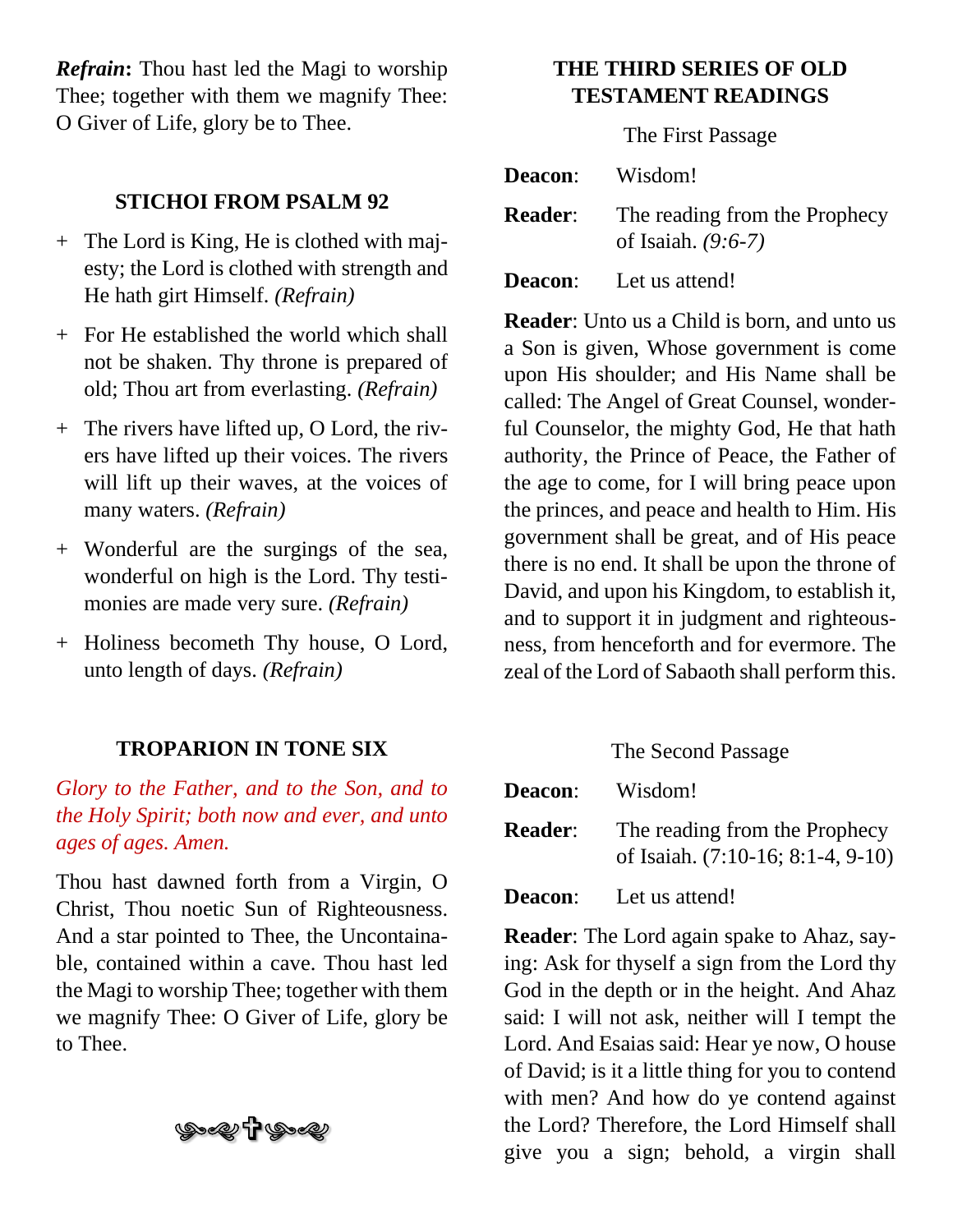conceive in the womb, and shall bring forth a Son, and they shall call His name Emmanuel. Butter and honey shall He eat; before He even knoweth to prefer evil, He shall choose the good. For before the Child shall know good or evil, He refuseth evil, to choose the good. And the Lord said to me: Take to thyself a volume of a great new book, and write in it with a man's pen concerning: "The making a rapid plunder of spoils," for it is near at hand. And make Me witnesses of faithful men, Uriah the priest, and Zacharias the son of Jeberechiah. And I went into the Prophetess; and she conceived, and bore a son. And the Lord said to me: Call His Name: "Spoil quickly, plunder speedily." For, before the Child shall know how to call father or mother, He shall take the power of Damascus and the spoils of Samaria before the king of the Assyrians. God is with us. Know, ye nations, and be vanquished; give ear, even unto the utmost part of the earth: Ye that have prevailed, even ye be vanquished. For though ye should prevail again, yet again shall ye be vanquished. And whatsoever counsel ye shall take, the Lord shall bring it to nought. And whatsoever word ye speak, it shall not abide in you. For God is with us.

#### **THE EPISTLE**

**Deacon**: Let us attend!

- **Reader**: The Lord hath said to me: Thou art my Son, this day have I begotten Thee. Ask of Me, and I will give Thee the Gentiles for Thine inheritance.
- **Deacon**: Wisdom!
- **Reader**: The reading from the Epistle of

St. Paul to the Hebrews. *(1:1-12)*

#### **Deacon**: Let us attend!

**Reader**: God, Who at sundry times and in diverse manners spake in time past unto the fathers by the prophets, hath in these last days spoken unto us by His Son, Whom He hath appointed heir of all things, by Whom also He made the ages; Who being the effulgence of His glory, and the express image of His hypostasis, upholding all things by the word of His power, when He had by Himself purged our sins, sat down at the right hand of the Majesty on high, being made so much better than the Angels, as He hath by inheritance obtained a more excellent name than they. For unto which of the Angels did He say at any time: Thou art my Son, this day have I begotten Thee? And again: I will be to Him a Father, and He shall be to Me a Son? And again, when He bringeth in the First-born into the world, He saith: And let all the Angels of God worship Him. And of the Angels He saith: Who maketh His Angels spirits, and His ministers a flame of fire. But unto the Son He saith: Thy throne, O God, is for ever and ever; a scepter of uprightness is the scepter of Thy kingdom. Thou hast loved righteousness and hated iniquity; therefore, God, Thy God, hath anointed Thee with the oil of gladness more than Thy fellows. And: Thou, Lord, in the beginning didst lay the foundation of the earth, and the heavens are the works of Thy hands. They shall perish, but Thou abidest; and all like a garment shall grow old, and as a vesture shalt Thou fold them, and they shall be changed; but Thou art the same, and Thy years shall not fail.

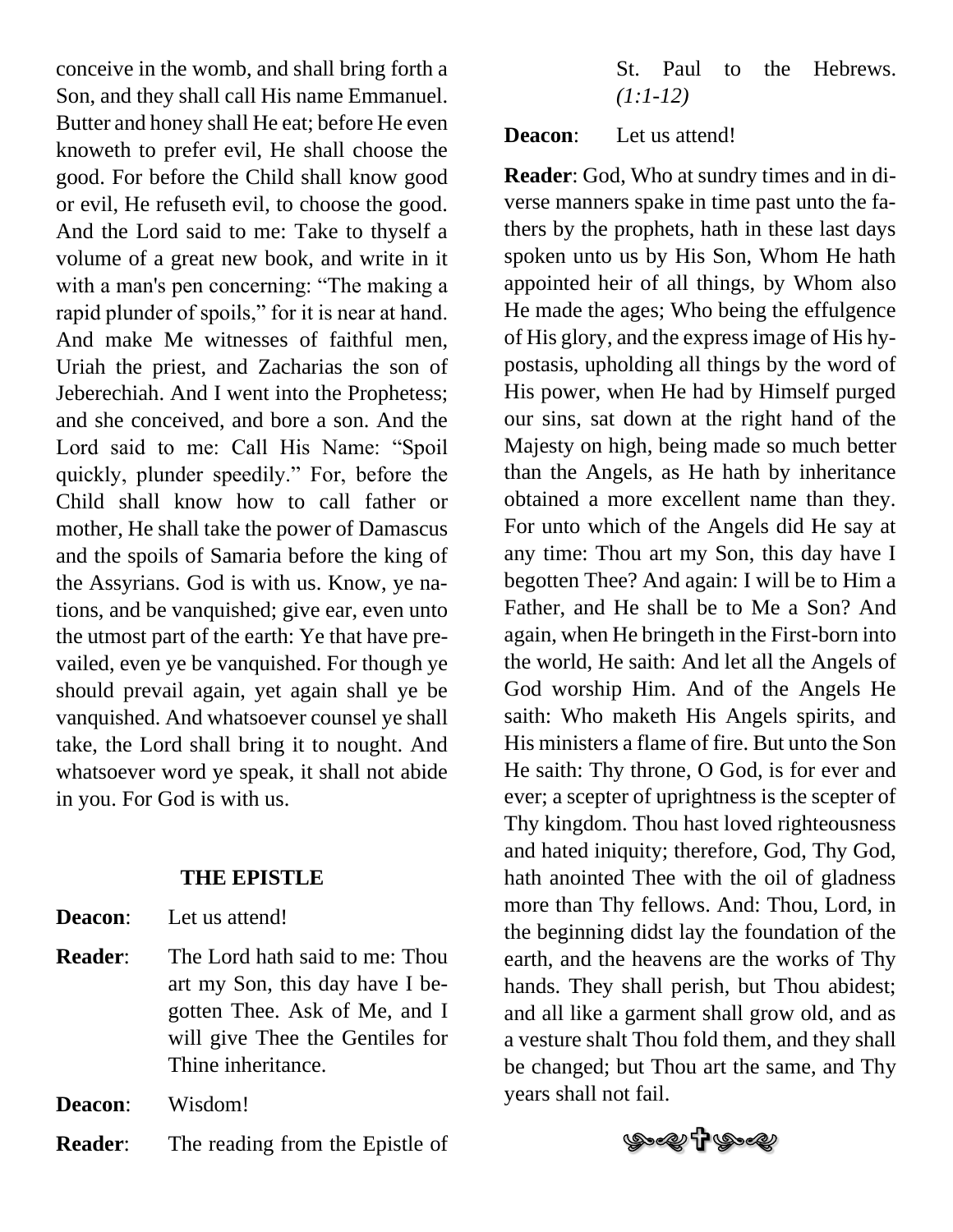#### **THE GOSPEL**

| Deacon:        | Wisdom! Attend! Let us hear<br>the Holy Gospel.                            |
|----------------|----------------------------------------------------------------------------|
| <b>Priest:</b> | Peace be to all.                                                           |
| <b>Choir:</b>  | And to thy spirit.                                                         |
| <b>Priest:</b> | The reading from the Holy Gos-<br>pel according to St. Luke.<br>$(2:1-20)$ |
| <b>Choir:</b>  | Glory to Thee, O Lord, glory to<br>Thee.                                   |

**Deacon**: Let us attend!

**Priest:** In those days a decree went out from Caesar Augustus that all the world should be enrolled. This was the first enrollment, when Quirinius was governor of Syria. And all went to be enrolled, each to his own city. And Joseph also went up from Galilee, from the city of Nazareth, to Judea, to the city of David, which is called Bethlehem, because he was of the house and lineage of David, to be enrolled with Mary, his betrothed, who was with child. And while they were there, the time came for her to be delivered. And she gave birth to her First-born Son and wrapped Him in swaddling clothes, and laid Him in a manger, because there was no place for them in the inn. And in that region there were shepherds out in the field, keeping watch over their flock by night. And an angel of the Lord appeared to them, and the glory of the Lord shone around them, and they were filled with fear. And the angel said to them, "Be not afraid; for behold, I bring you good news of a great joy which will come to all the people; for to you is born this day in the city of David a Savior, Who is Christ the Lord. And this will be a sign for you: you will find a babe wrapped in swaddling clothes and lying in a

manger." And suddenly there was with the angel a multitude of the Heavenly host praising God and saying, "Glory to God in the highest, and on earth peace, and good will toward men!" When the angels went away from them into Heaven, the shepherds said to one another, "Let us go over to Bethlehem and see this thing that has happened, which the Lord has made known to us." And they went with haste, and found Mary and Joseph, and the babe lying in a manger. And when they saw it they made known the saying which had been told them concerning this child; and all who heard it wondered at what the shepherds told them. But Mary kept all these things, pondering them in her heart. And the shepherds returned, glorifying and praising God for all they had heard and seen, as it had been told them.

**Choir**: Glory to Thee, O Lord, glory to Thee.

*The Divine Liturgy of St. Basil the Great continues. The variables are listed below.*

#### **MEGALYNARION**

All creation rejoiceth in thee, O thou who art full of grace: the angelic hosts and the race of men. O hallowed temple and spiritual paradise, glory of virgins, of whom God was incarnate and became a little child, even our God who is before all the ages; for he made thy womb a throne, and thy body more spacious than the heavens. All creation rejoiceth in thee, O thou who art full of grace. Glory to thee.

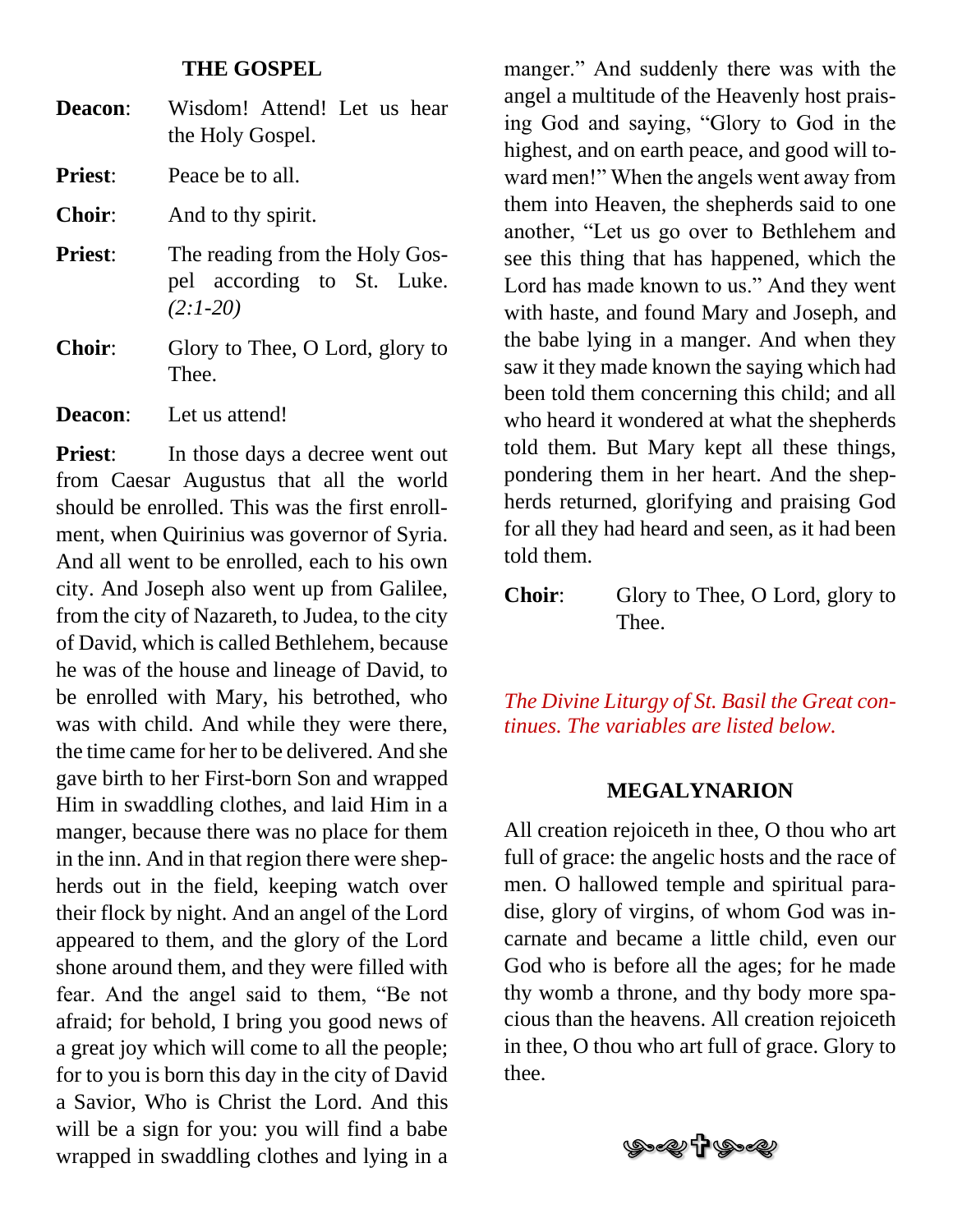# **THE FIRST ANTIPHON**

I will confess Thee, O Lord, with my whole heart; I will tell of all Thy wonders. In the council of the upright, and in the congregation, great are the works of the Lord.

*Refrain*: Through the intercessions of the Theotokos, O Savior, save us.

They are sought out in all the things that He hath willed. Confession and majesty are His work, and His righteousness abideth unto ages of ages. (*Refrain*)

Glory… Both now… (*Refrain*)

## **THE SECOND ANTIPHON**

Blessed is the man that feareth the Lord; in His commandments shall he greatly delight. His seed shall be mighty upon the earth. The generation of the upright shall be blessed.

*Refrain*: Save us, O Son of God, Who wast born of a Virgin; who sing to Thee. Alleluia. Glory and riches shall be in his house, and His righteousness abideth unto ages of ages. *(Refrain)*

There hath risen up in darkness a light for the upright; he is merciful and compassionate and righteous. *(Refrain)*

Glory… Both now… O, only begotten Son and Word of God…

## **THE THIRD ANTIPHON**

The Lord said unto my Lord: sit Thou at My right hand, until I make Thine enemies Thy footstool. The Lord shall send Thee a rod of strength out of Zion. With Thee is dominion in the day of Thy power, in the beauties of Thy saints.

*During the Little Entrance, after the verses of the Third Antiphon, chant the Apolytikion of the Nativity of Christ. Then, the following:*

## **ENTRANCE HYMN OF THE NATIVITY OF CHRIST**

From the womb before the morning star have I begotten Thee. The Lord hath sworn, and He will not repent; thou art a priest forever according to the order of Melchizedek. Save us, O Son of God, Who wast born of a Virgin; who sing to Thee. Alleluia.

## **APOLYTIKION OF THE HOLY NATIVITY OF CHRIST**

Your Nativity, O Christ our God, has shone to the world the Light of wisdom; for by it those who worshipped the stars were taught by a star to adore You, the Sun of Righteousness, and to know you the Orient from on high. O Lord, glory to You.

## **KONTAKION OF THE HOLY NATIVITY OF CHRIST**

On this day the Virgin beareth the Transcendent in Essence; \* to the Unapproachable, \* the earth doth offer a small cave; \* Angels join in choir with shepherds \* in giving glory; \* with a star the Magi travel upon their journey; \* for our sakes is born a young Child, \* He Who existed \* before the ages as God.

# **THE ANTI-TRISAGION HYMN**

*(Sung in place of "Holy God")*

As many of you as have been baptized into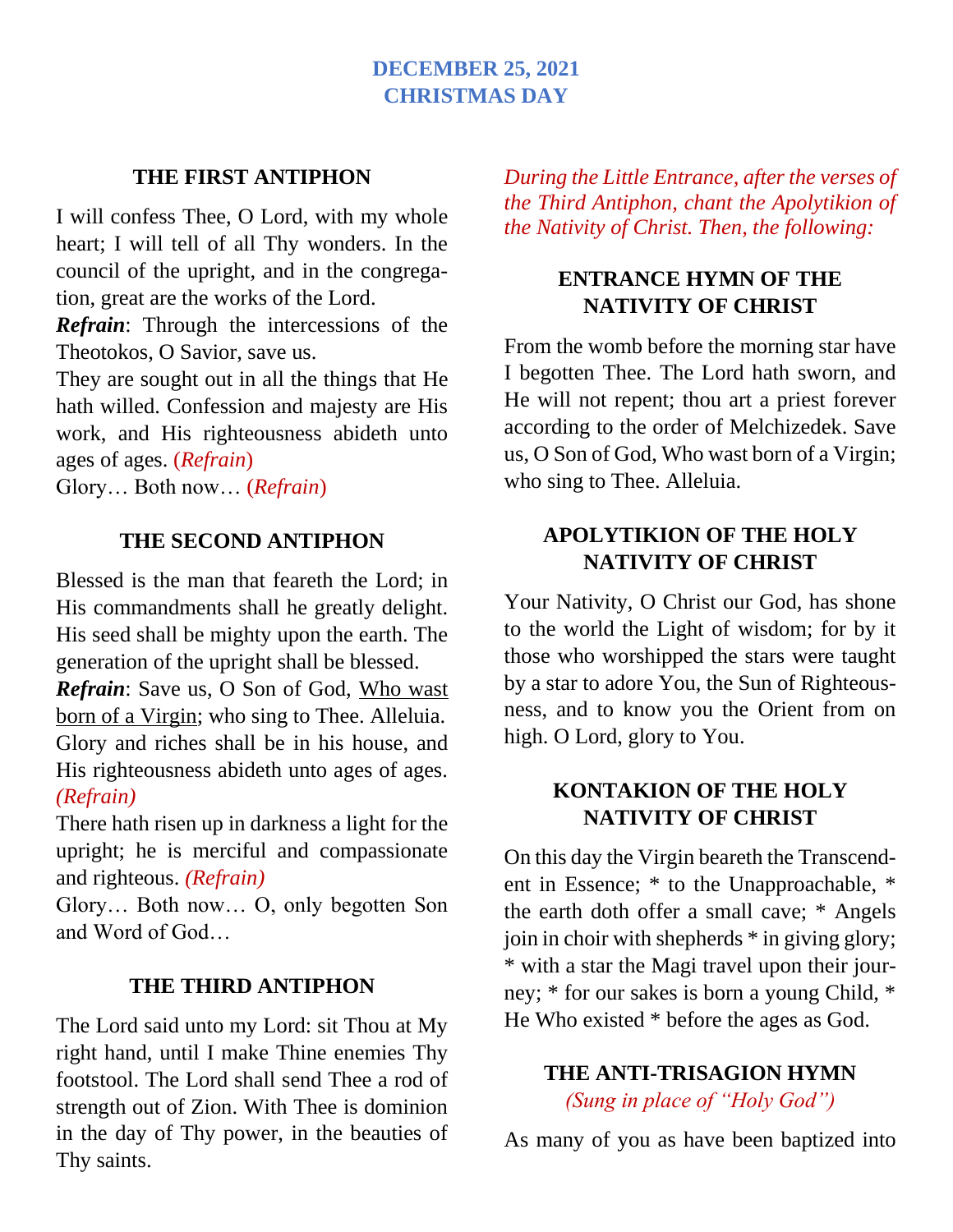Christ have put on Christ. Alleluia. *(Thrice) Glory to the Father, and to the Son, and to the Holy Spirit; both now and ever, and unto ages of ages. Amen.*

Have put on Christ. Alleluia. **With strength!**

As many of you as have been baptized into Christ have put on Christ. Alleluia.

#### **THE EPISTLE**

*Let all the earth worship Thee, and sing to Thee. Shout with joy to God, all the earth.*

#### **The reading from the Epistle of St. Paul to the Galatians. (4:4-7)**

Brethren, when the time had fully come, God sent forth His Son, born of a woman, born under the Law, to redeem those who were under the Law, so that we might receive adoption as sons. And because you are sons, God has sent the Spirit of His Son into our hearts, crying, "Abba! Father!" Therefore, you are no longer a slave but a son; and if a son, then an heir of God through Christ.

#### **THE GOSPEL**

#### **The reading from the Holy Gospel according to St. Matthew. (2:1-12)**

Now when Jesus was born in Bethlehem of Judea in the days of Herod the king, behold, wise men from the East came to Jerusalem, saying, "Where is He who has been born king of the Jews? For we have seen His star in the East, and have come to worship Him." When Herod the king heard this, he was troubled, and all Jerusalem with him; and assembling all the chief priests and scribes of the people, he inquired of them where the Christ was to be born. They told him, "In Bethlehem of Judea; for so it is written by the prophet: 'And

you, O Bethlehem, in the land of Judea, are by no means least among the rulers of Judea; for from you shall come a ruler who will govern My people Israel.'" Then Herod summoned the wise men secretly and ascertained from them what time the star appeared; and he sent them to Bethlehem, saying, "Go and search diligently for the child, and when you have found Him bring me word, that I too may come and worship Him." When they had heard the king they went their way; and lo, the star which they had seen in the East went before them, until it came to rest over the place where the child was. When they saw the star, they rejoiced exceedingly with great joy; and going into the house they saw the child with Mary His mother, and they fell down and worshiped Him. Then, opening their treasures, they offered Him gifts, gold and frankincense and myrrh. And being warned in a dream not to return to Herod, they departed to their own country by another way.

#### **MEGALYNARION OF THE NATIVITY OF CHRIST IN TONE ONE**

*Magnify, O my soul, her who is more honorable and more exalted in glory than the heavenly hosts.*

I behold a strange and wonderful mystery: the cave a heaven, the Virgin a cherubic throne, and the manger a noble place in which hath lain Christ the uncontained God. Let us, therefore, praise and magnify Him.

# **KOINONIKON (COMMUNION HYMN) OF NATIVITY OF CHRIST IN TONE EIGHT**

The Lord hath sent redemption to His people. Alleluia.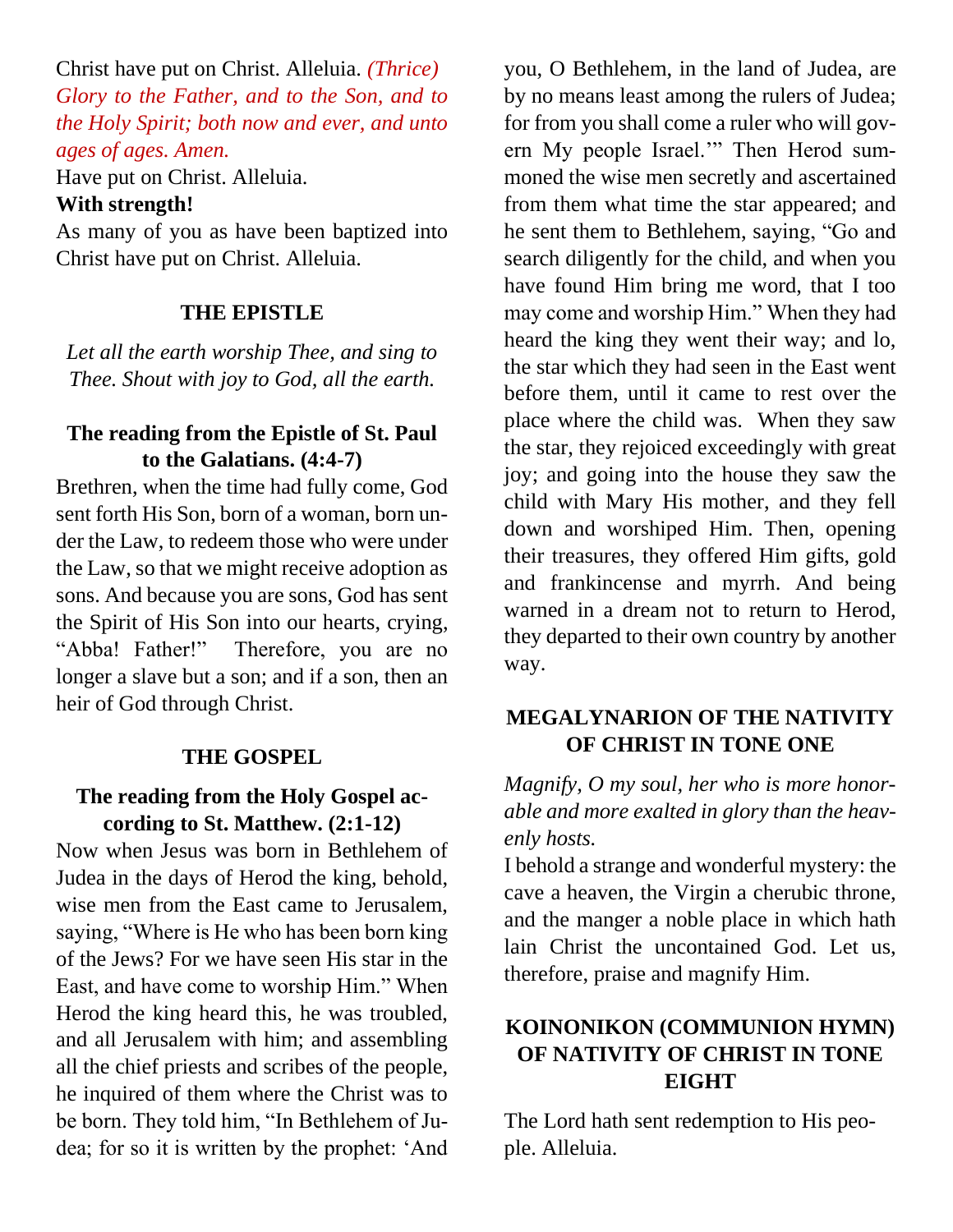## **DECEMBER 25, 2021 SUNDAY AFTER CHRISTMAS**

#### **THE FIRST ANTIPHON**

I will confess Thee, O Lord, with my whole heart; I will tell of all Thy wonders. In the council of the upright, and in the congregation, great are the works of the Lord.

*Refrain*: Through the intercessions of the Theotokos, O Savior, save us.

They are sought out in all the things that He hath willed. Confession and majesty are His work, and His righteousness abideth unto ages of ages. (*Refrain*)

Glory… Both now… (*Refrain*)

#### **THE SECOND ANTIPHON**

Blessed is the man that feareth the Lord; in His commandments shall he greatly delight. His seed shall be mighty upon the earth. The generation of the upright shall be blessed.

*Refrain*: Save us, O Son of God, Who wast born of a Virgin; who sing to Thee. Alleluia. Glory and riches shall be in his house, and His righteousness abideth unto ages of ages. (*Refrain*)

There hath risen up in darkness a light for the upright; he is merciful and compassionate and righteous. (*Refrain*)

Glory… Both now… O, only begotten Son and Word of God…

#### **THE THIRD ANTIPHON**

The Lord said unto my Lord: sit Thou at My right hand, until I make Thine enemies Thy footstool. The Lord shall send Thee a rod of strength out of Zion. With Thee is dominion in the day of Thy power, in the beauties of Thy saints.

*During the Little Entrance, after the verses of the Third Antiphon, chant the Apolytikion of the Nativity of Christ. The Eisodikon (Entrance Hymn) is "O come, let us worship… save us, O Son of God, Who art risen from the dead…" After the Little Entrance, chant these hymns in the following order:*

# **RESURRECTIONAL APOLYTIKION IN TONE TWO**

When Thou didst submit Thyself unto death, O Thou deathless and immortal One, then Thou didst destroy hell with Thy Godly power. And when Thou didst raise the dead from beneath the earth, all the powers of Heaven did cry aloud unto Thee: O Christ, Thou giver of life, glory to Thee.

## **APOLYTIKION OF THE NATIVITY OF CHRIST IN TONE FOUR**

Your Nativity, O Christ our God, has shone to the world the Light of wisdom; for by it those who worshipped the stars were taught by a star to adore You, the Sun of Righteousness, and to know you the Orient from on high. O Lord, glory to You.

## **APOLYTIKION OF SUNDAY AFTER THE NATIVITY IN TONE TWO**

Proclaim, O Joseph, to David, the grandparent of God, the amazing wonders; for thou hast seen a Virgin great with child; for with the shepherds thou didst give glory, with the Magi thou didst worship, and by the angel it was revealed to thee. Wherefore, plead thou with Christ God to save our souls.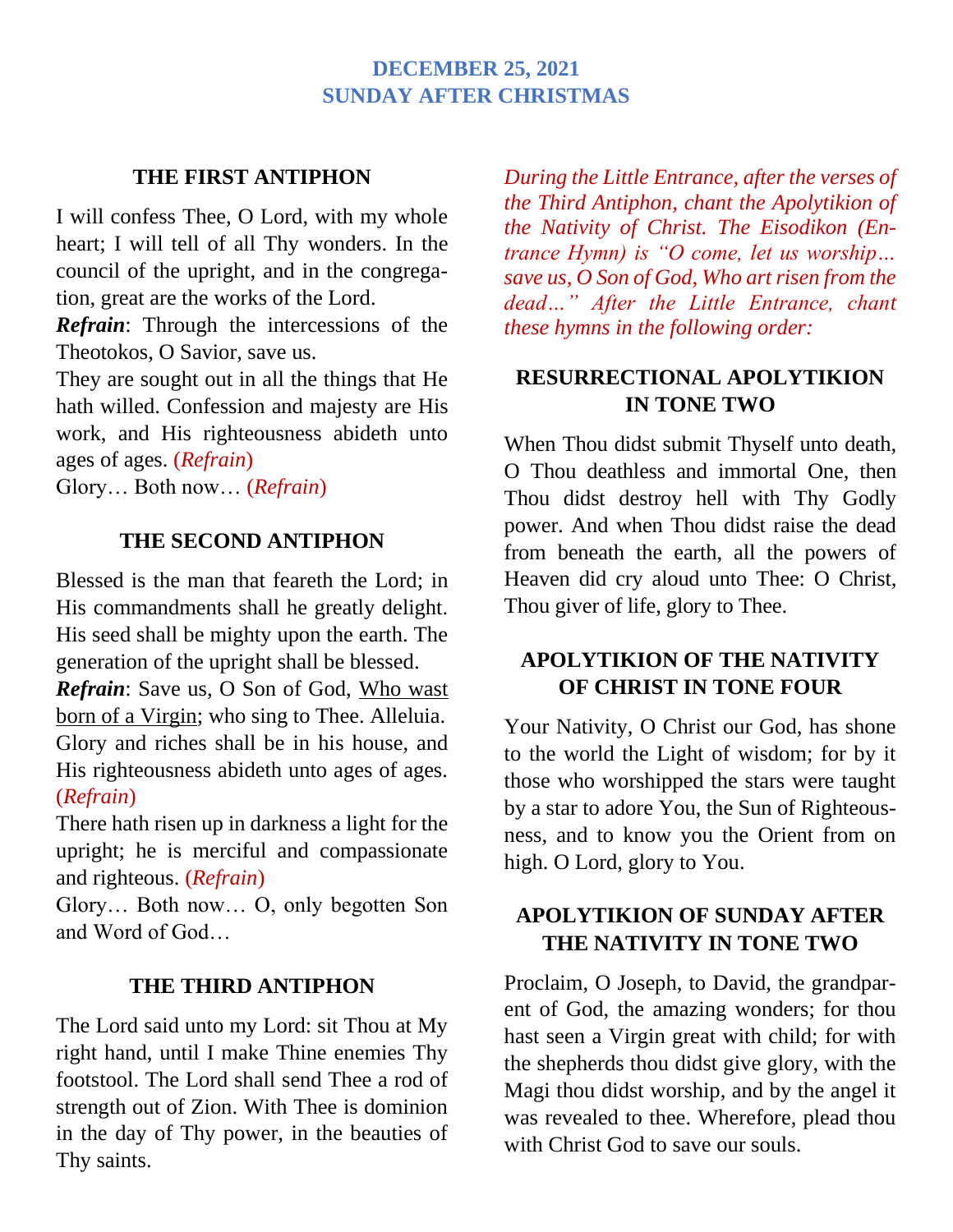# **KONTAKION OF THE HOLY NATIVITY OF CHRIST**

On this day the Virgin beareth the Transcendent in Essence; \* to the Unapproachable, \* the earth doth offer a small cave; \* Angels join in choir with shepherds \* in giving glory; \* with a star the Magi travel upon their journey; \* for our sakes is born a young Child, \* He Who existed \* before the ages as God.

#### **THE ANTI-TRISAGION HYMN**

*(Sung in place of "Holy God")*

As many of you as have been baptized into Christ have put on Christ. Alleluia. *(Thrice) Glory to the Father, and to the Son, and to the Holy Spirit; both now and ever, and unto ages of ages. Amen.*

Have put on Christ. Alleluia. **With strength!**

As many of you as have been baptized into Christ have put on Christ. Alleluia.

#### **THE EPISTLE**

*God is wondrous in His saints. In the churches, bless ye God.*

# **The Reading from the Epistle of St. Paul to the Galatians. (1:11-19)**

Brethren, I would have you know that the Gospel, which was preached by me, is not man's gospel. For I did not receive it from man, nor was I taught it, but it came through a revelation of Jesus Christ. For you have heard of my former life in Judaism, how I persecuted the Church of God violently and tried to destroy it; and I advanced in Judaism beyond many of my own age among my people; so extremely zealous was I for the traditions of my fathers. But when He who had set me apart before I was born, and had called me through His grace, was pleased to reveal His Son to me, in order that I might preach Him among the Gentiles, I did not confer with flesh and blood, nor did I go up to Jerusalem to those who were apostles before me, but I went away into Arabia; and again I returned to Damascus. Then after three years I went up to Jerusalem to visit Cephas, and remained with him fifteen days. But I saw none of the other apostles except James the Lord's brother.

#### **THE GOSPEL**

## **The Reading from the Holy Gospel according to St. Matthew. (2:13-23)**

When the wise men had departed, behold, an angel of the Lord appeared to Joseph in a dream and said, "Rise, take the Child and His mother, and flee to Egypt, and remain there until I tell you; for Herod is about to search for the Child, to destroy Him." And he rose and took the Child and His mother by night, and departed to Egypt, and remained there until the death of Herod. This was to fulfill what the Lord had spoken by the prophet, "Out of Egypt have I called My Son." Then Herod, when he saw that he had been tricked by the wise men, was in a furious rage, and he sent and killed all the male children in Bethlehem and in all that region, who were two years old or under, according to the time which he had ascertained from the wise men. Then was fulfilled what was spoken by the prophet Jeremiah: "A voice was heard in Ramah, wailing and loud lamentation, Rachel weeping for her children; she refused to be consoled, because they were no more." But when Herod died, behold, an angel of the Lord appeared in a dream to Joseph in Egypt, saying, "Rise, take the Child and His mother, and go to the land of Israel, for those who